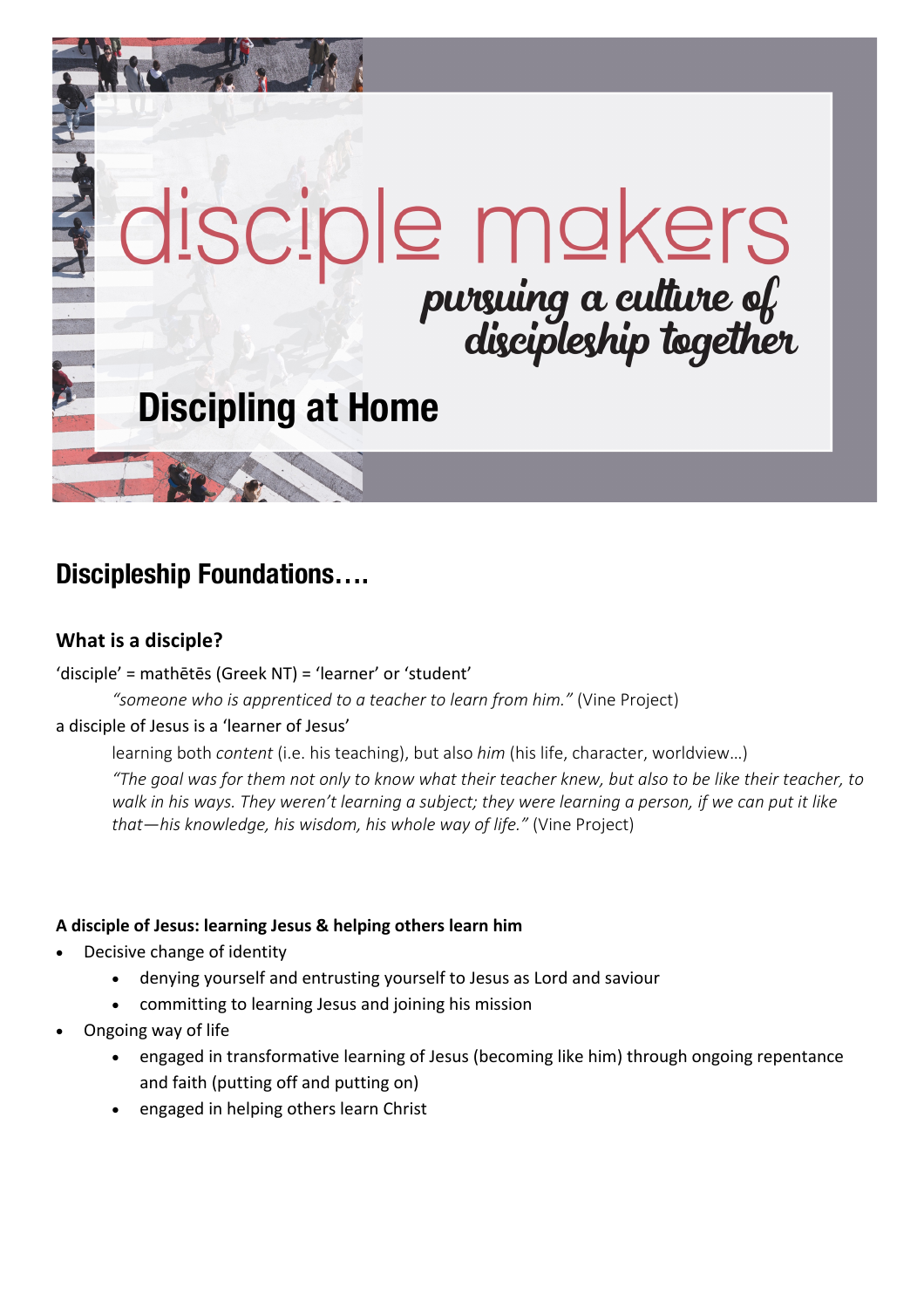#### **So what does it mean to disciple someone in Christ?**

Helping people repent and believe in Jesus: embrace identity and pursue the goal of maturity in Christ –> Helping others take a step 'towards the right', i.e. towards faith and maturity in Christ



- $\triangleright$  Helping them do it step by step
- $\triangleright$  Helping them do it in every area of life

## **How do we do it?**

Big Idea: helping people respond in repentance and faith to the word of God, by connecting them with God's people, speaking God's word to them, and praying for God's Spirit to change them. *i.e. Col 1:28, Eph 4:15, Rom 12:2, Col 1:9-10, 1 Thes. 2:8, 1 Cor 11:1, Heb 10:24-25*

#### God saves and brings his people to maturity in Christ by his **Word**, through his **Spirit**, amongst his **People**

*God renews minds and transforms lives through the truth of his word, by the power of his spirit, who brings about response of repentance and faith to his word, as his people prayerfully speak the truth of his word and model and encourage the response of repentance and faith (and stick at it!)*

#### *Working with the 'agents of change'*

- Expose people to the truth of God's word and help them understand and respond to it
- Connect them with God's people and establish them in Christian community who will model repentance and faith, encourage and challenge to respond in repentance and faith
- Pray for God's Spirit to work in their hearts

#### *Working with the 'internal process'*

The response of repentance and faith involves a process from hearing the word through to the lived response of actions that express repentance and faith in that word.

#### *Hearing – Understanding – Accepting – Responding*

Each 'step towards the right' involves this process, and discipling people in Christ involves all sorts of efforts to help people hear, understand, accept/trust and respond to God's Word. Some activities will be directing towards 'hearing', others towards 'responding'… etc.

Ø E.g. *One 'step' might be finally accepting what God says about living faithfully in one area of life after years of hearing it.* 

#### **Differentiated Learning**

Same basic process and means for all of us, but different circumstances and stages for all of us. Need to ask: *What does this person, given their life context, need at this point in time, to help them take a step towards maturity in Christ by responding in repentance and faith to God's word?*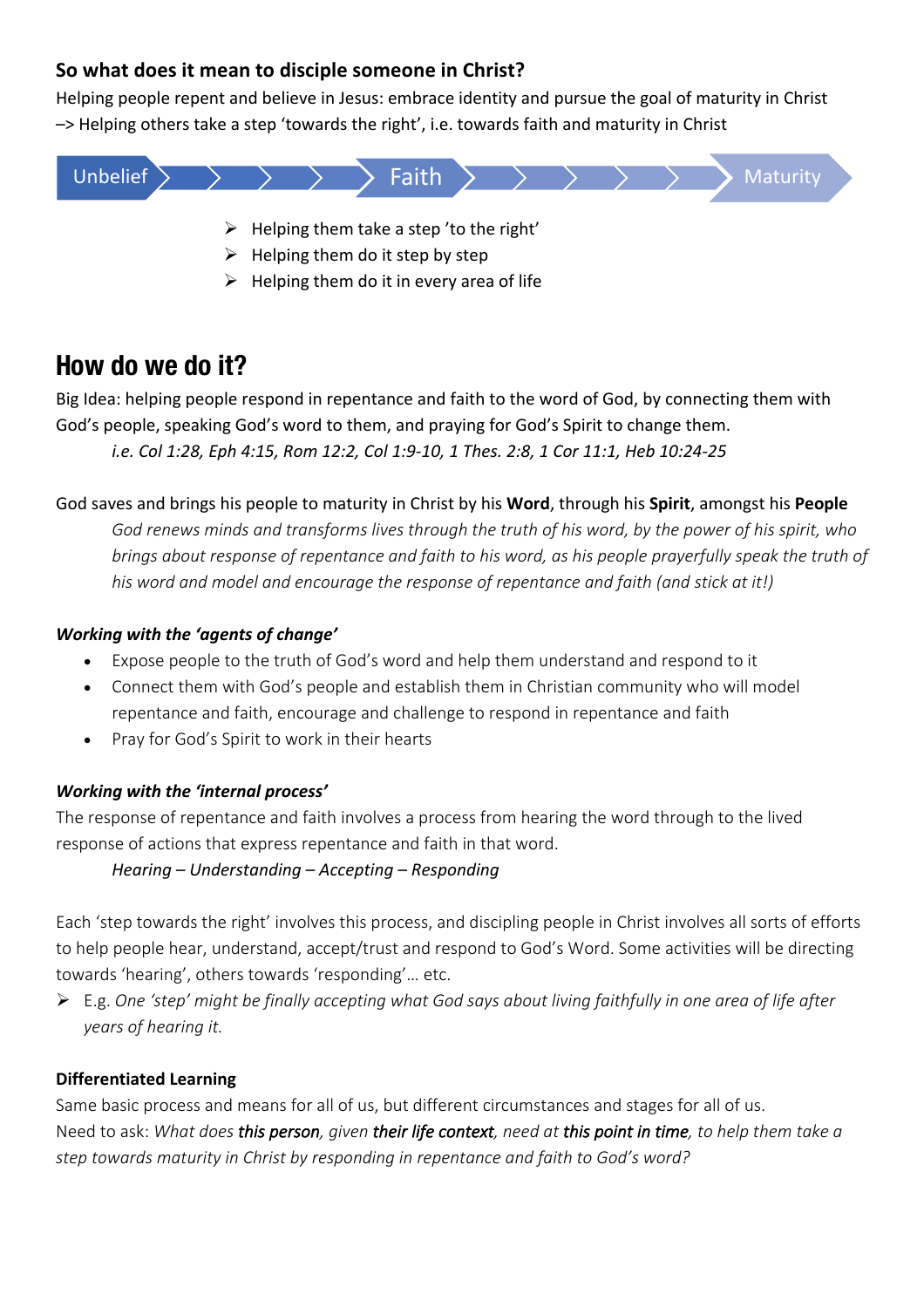## **Focusing on 'People'**

#### **How and why does God work through 'people' to save and grow others to maturity in Christ?**

- $\triangleright$  We prayerfully speak God's word to each other
- $\triangleright$  We model repentance and faith to each other

We learn to trust and follow Christ in the context of a community of people who are learning to do it

- Ø We teach, encourage and challenge by speaking the truth of God's word *to people we* are in relationship with, and we pray for God's Spirit to work, knowing what to ask for
- $\triangleright$  We reinforce the message and demonstrate the response of repentance and faith with our lives *(or sadly undermine and confuse!)*

"The ones who do the prayerful speaking are those whose lives have been set apart by God to be different (i.e. all Christian saints). And those distinctive lives are part of the teaching package. Our lives demonstrate to other learners what 'keeping the commandments of Jesus' looks like." (The Vine Project)

#### Imitation in the New Testament

*Phil. 4:9 Whatever you have learned or received or heard from me, or seen in me—put it into practice. And the God of peace will be with you.*

*1Cor. 11:1 Follow my example, as I follow the example of Christ.*

*2Tim. 3:10 You, however, know all about my teaching, my way of life, my purpose, faith, patience, love, endurance, 11 persecutions, sufferings—what kinds of things happened to me in Antioch, Iconium and Lystra, the persecutions I endured. Yet the Lord rescued me from all of them.*

*1Tim. 4:12 Don't let anyone look down on you because you are young, but set an example for the believers in speech, in conduct, in love, in faith and in purity.*

*Titus 2:7 In everything set them an example by doing what is good. In your teaching show integrity, seriousness 8 and soundness of speech that cannot be condemned, so that those who oppose you may be ashamed because they have nothing bad to say about us.*

*Phil. 3:17 Join together in following my example, brothers and sisters, and just as you have us as a model, keep your eyes on those who live as we do.*

*Titus 2:3 Likewise, teach the older women to be reverent in the way they live, not to be slanderers or addicted to much wine, but to teach what is good. 4 Then they can urge the younger women to love their husbands and children, 5 to be self-controlled and pure, to be busy at home, to be kind, and to be subject to their husbands, so that no one will malign the word of God.*

*1Th. 1:6 You became imitators of us and of the Lord, for you welcomed the message in the midst of severe suffering with the joy given by the Holy Spirit. 7 And so you became a model to all the believers in Macedonia and Achaia.*

#### **Key Idea**

Learning Christ = learning his way of life. Discipleship of Christ means learning to DO something, not just understanding an idea. *(like learning to play the piano!)* Therefore, discipling others in Christ inherently involves our lives. It involves living in relationship with others and teaching through our words and behaviour in context of those relationships.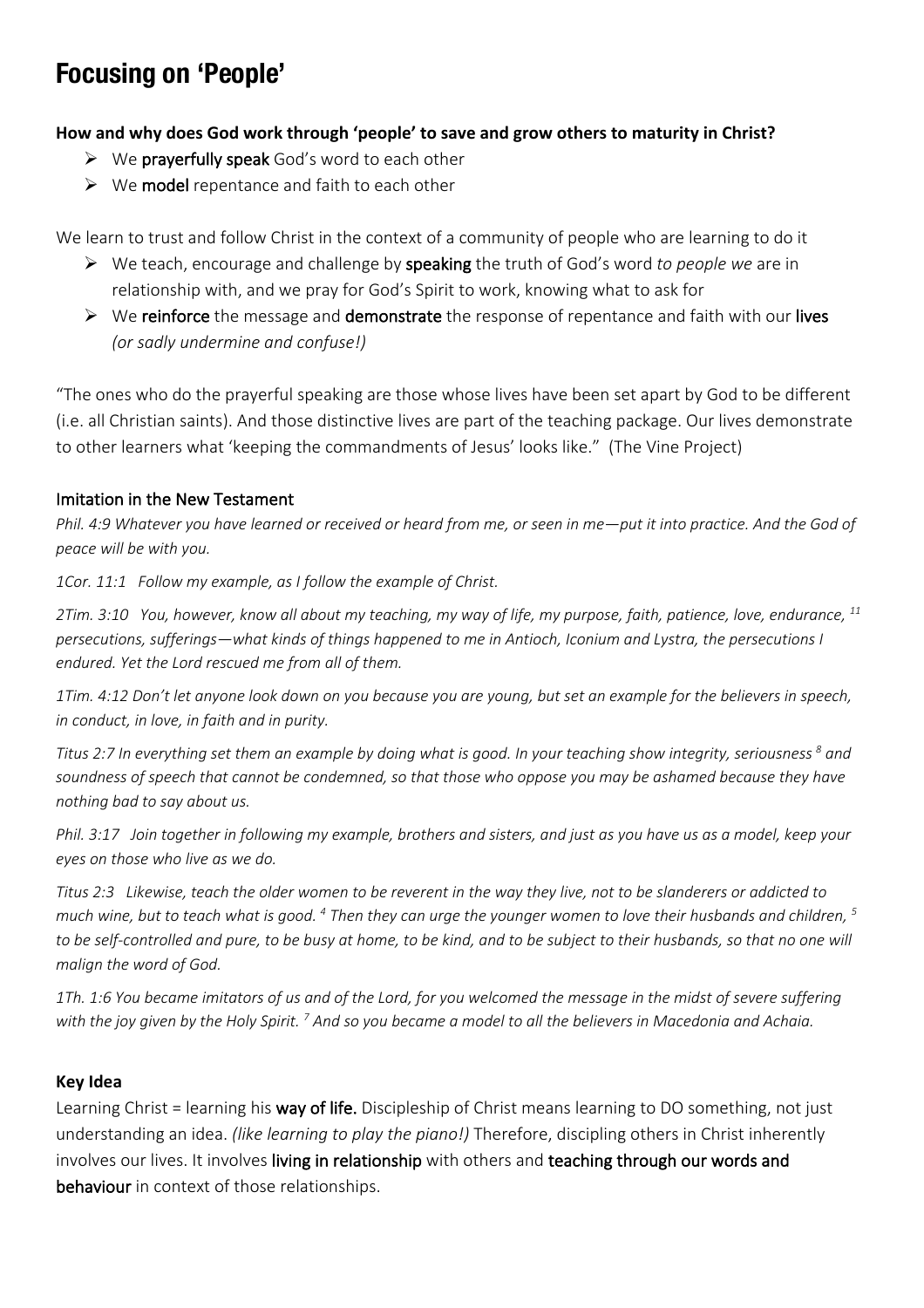## **Learning Christ 'at home'**

Given all the above… discuss: What are the distinctives of household relationships?

What are the challenges to discipling at home...

and what are the opportunities?

*"The household was the basic everyday sphere in which disciples learned to obey all the commandments of Christ, especially his new commandment to love one another." (Vine Project, 137)*

### **Principles for Learning Christ at Home**

- 1. Consciously adopt the goal of maturity in Christ for each other (i.e decide to disciple!)
- 2. Remember the goal is transformed hearts and lives, not just conforming behaviour
- 3. Encouraging repentance and faith in God's grace (not just urging each other to 'try harder')
- 4. Humility is Essential
- 5. Your example is more significant than what you say
- 6. Separate the goal from the tool
- 7. Dynamics of the relationship determine the shape & tone of discipleship
- 8. Both informal 'moments' and formal 'structures' are vital can't choose one or the other.